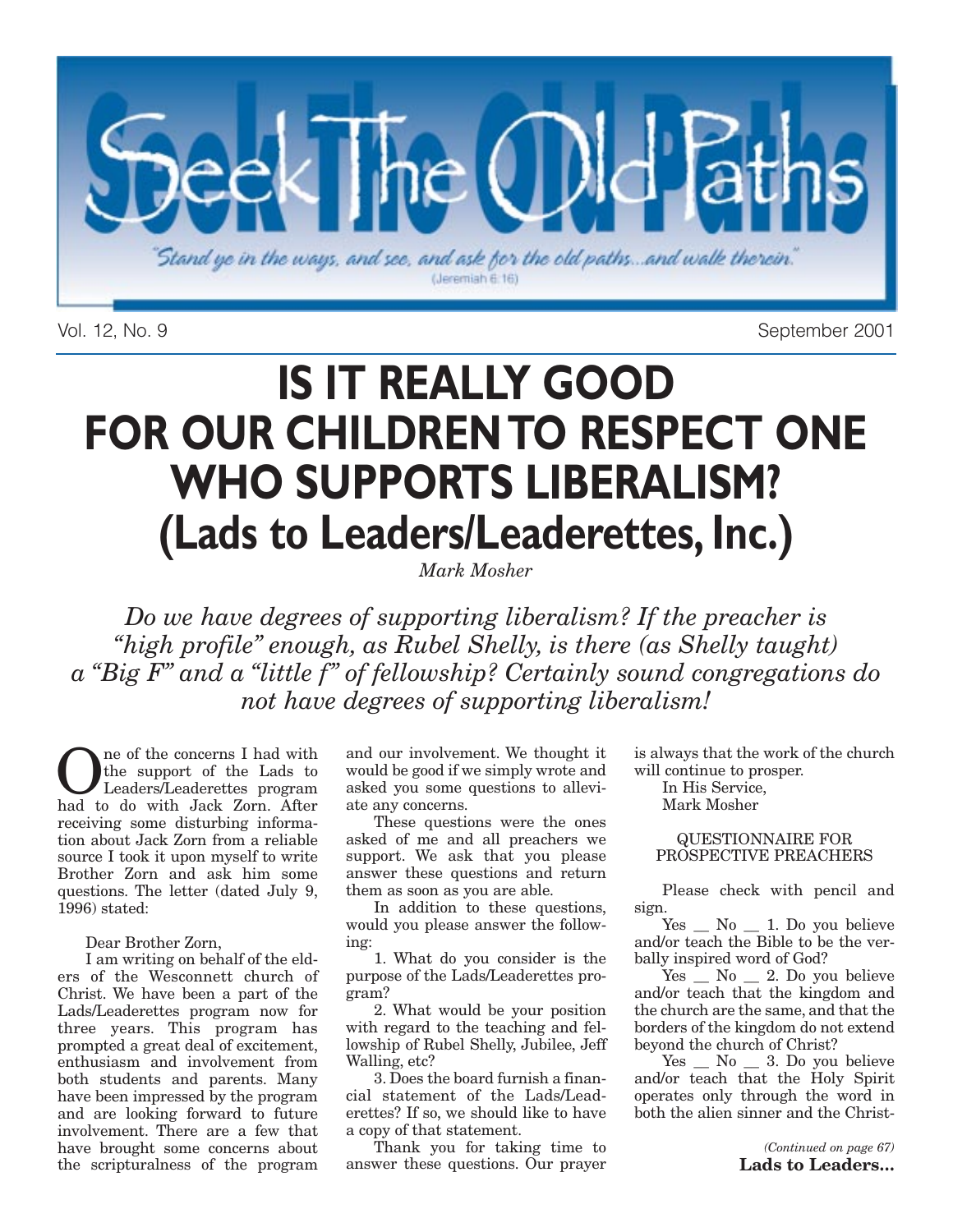# **HERE AND THERE...**

Editorial...

#### *QUESTION:*

The Bible says to do all in the Name JESUS (Col. 3:17). What does this mean? In Matthew 28:18-20 we are told to baptize in the NAME being singular here father, son and Holy Ghost are roles and titles, not names. Would you agree? The name is JESUS. This is important because the Disciples baptized in the name of JESUS thus fulfilling the command of JESUS in Matt 28:19. The triune God did not start until the Nicaean creed in 325 A.D.

#### *ANSWER:*

It is true that we must do all we do in the name of the Lord. Colossians 3:17 says, *"And whatsoever ye do in word or deed, do ALL IN THE NAME OF THE LORD JESUS, giving thanks to God and the Father by him."* I believe this verse must be followed in every detail of life, not only in worship, but in all of life. It is unavoidable. However, if this means we must literally SAY or SPEAK THE WORDS "in the name of the Lord Jesus", then when you take a drink of water, you must say "I do this in the name of the Lord Jesus." Is that what you do? I don't think so. I don't either. When we worship, we do so in the name of the Lord Jesus, yet we do not pronounce the words "I do this in the name of the Lord Jesus." That is understood by the ACT WE PERFORM, not by THE WORDS WE SAY. When police come to your door and say, "open, in the name of the law," they are saying, "open, we have the authority of the law to command that you do this." Every righteous act we do as the Lord's people, we do according to the authority given us by the Lord.

When one is baptized, he is baptized in "the name of the Lord Jesus." All that means is, we do what we do IN THE NAME OF, or ACCORDING TO THE AUTHORITY OF THE LORD. Baptism itself is performed in the name of the Lord whether we say the words or not. It's not simply WHAT YOU SAY, it's WHAT YOU

DO. One could be Scripturally baptized and never say anything at the moment he/she is baptized. All the words or statements that need to be said have already taken place prior to baptism. That is evident by the fact that one desires to be baptized. By submitting to water baptism, the one being baptized and the one doing the baptizing recognize and understand that the act they are performing IS IN THE NAME OF THE LORD, that is, this act is being performed BY HIS AUTHORITY and UPON HIS DIRECTION AND COM-MAND. However, we always tell those who may be observing what we are DOING by saying (or repeating) what the Lord told us to do in the act of baptizing. The act of baptizing is done according to the authority of the Lord; therefore, it's in His name we baptize. I, we, certainly do not baptize in our own name — baptism is not according to man's authority.

The Lord clearly said, "Go ye therefore, and teach all nations, baptizing them IN THE NAME OF THE FATHER, AND OF THE SON, AND OF THE HOLY GHOST" (Matt. 28:19). I don't know how to get around that. I don't know how to explain that away. Every baptism in the New Testament was done according to the Lord's instructions in Matthew 28:19. Baptism was administered "in the name of Jesus Christ" (Acts 2:38), "in the name of the Lord Jesus" (Acts 8:12-13,16; 19:5), "in the name of the Lord" (Acts 10:47-48), "calling on the name of the Lord" (Acts 22:16), and 1 Cor. 1:13-17 implies the Corinthians were baptized in the name of the Lord. Several times we read of baptisms and nothing is recorded as to "what was said" (Acts 2:41; 8:36-38; 9:18; 16:15; 16:33; 18:8; Rom. 6:3-4; 1 Cor. 12:13; Gal. 3:27; Col. 2:12; 1 Peter 3:21). HOWEVER, EACH AND EVERY ONE OF THESE INDIVIDUALS WERE BAPTIZED IN THE NAME OF THE LORD, that is, THE NAME

The triune God, three persons making up one God, did not start with the Nicaean Creed. It started in the Bible as far back as Genesis 1:1,26-27. *"In the beginning God"* — Hebrew God(s). Verse 26, *"And God said, let US make man in OUR image...."* Both of these are plural. Who was he speaking to? There are three persons in the Godhead. One God, yes, but made up of three persons. All three possess (and are) the nature of deity, therefore, one God, one deity. This is evident throughout the Bible.

All three (Father, Son, Holy Spirit) are present at the baptism of Jesus (Matt. 3:16-17). If this is not so, then Jesus was the biggest trickster and best ventriloquist the world has ever known. If He wanted mankind to understand He was/is the only person in the Godhead, then he sure messed things up at his baptismal scene!

The Father and Son were present at the transfiguration of Jesus (Matt. 17:5) when the voice came out of heaven saying, *"...This is my beloved Son, in whom I am well pleased; hear ye him."* What else could Peter, James and John believe when they saw Jesus standing before them AND heard a voice out of the cloud saying this is my Son? That's two, no matter how you look at it.

Jesus taught his disciples to pray unto the Father and ask in His name (Matt. 6:5-9; John 14:13-14). That's two.

Jesus said he had to leave in order that the Comforter (Holy Spirit) might come. *"Nevertheless I tell you the truth; It is expedient for you that I go away: for if I go not away, the COMFORTER will not come unto you; but if I depart, I will send him unto you"* (John 16:7). That's two, not one.

All three are mentioned in John 14:26, *"But the COMFORTER, which is the HOLY GHOST, whom the FATHER will send in MY name, he shall teach you all things, and bring all things to your remembrance, whatsoever I have said unto you."* John 15:26 also mentions all three. *"But when the COMFORTER is*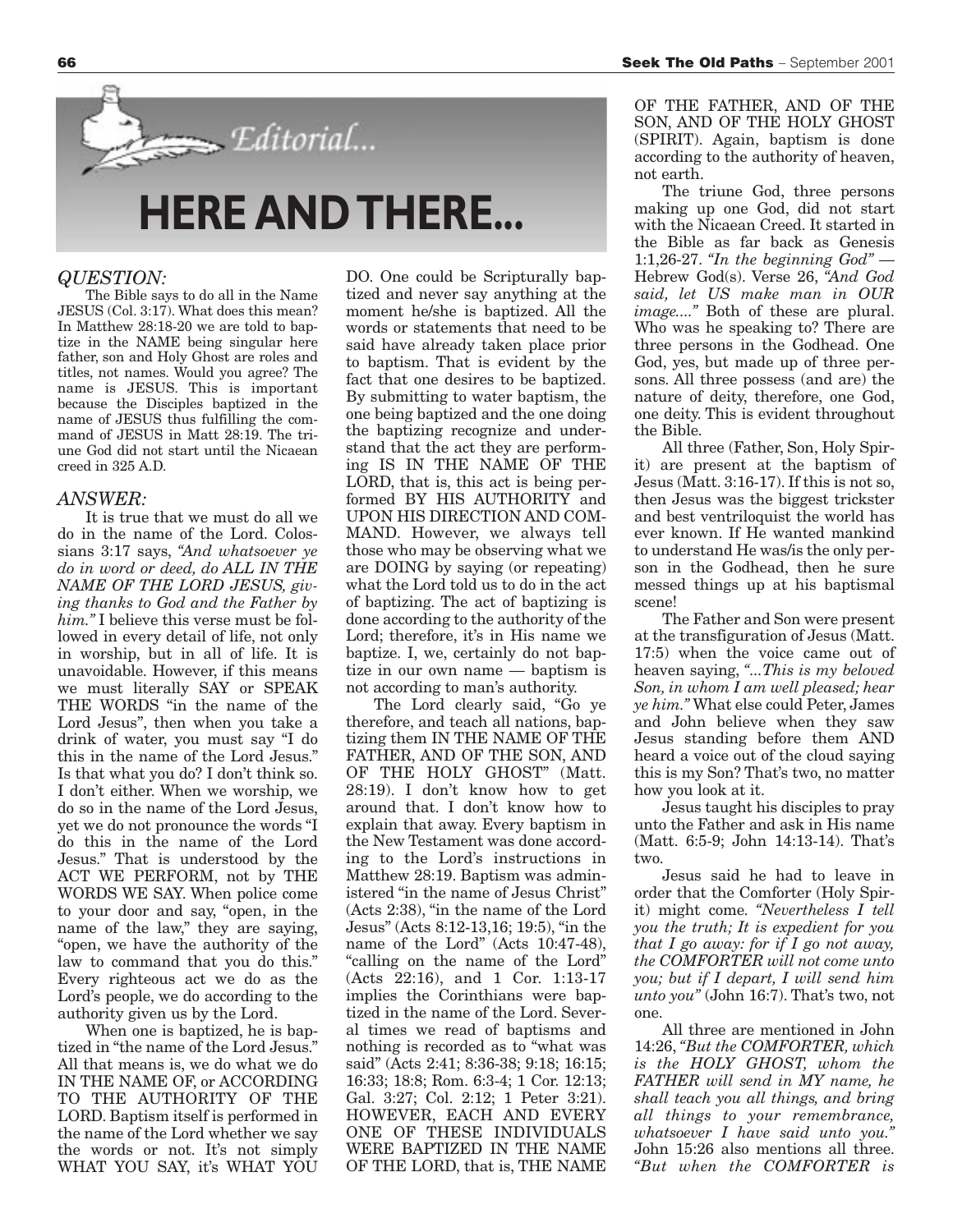*come, whom I will send unto you from the FATHER, even the SPIRIT of truth, which proceedeth from the Father, he shall testify of ME."*

These examples could be multiplied over and over again from the Scriptures. But, the Bible only needs to mention a thing one time for it to be true.

An excellent source of information on this subject is found in debate form. One such debate on the subject is The Jackson-Bayer Debate held in 1979 in Fulton, Mississippi. Jerry Joseph, jwjoseph@usit.net could possibly get you a copy of it.

## **CONTRIBUTORS**

| John H. Brown\$25                |  |
|----------------------------------|--|
| Wong Yu Chung\$300               |  |
| Chuck & Nancy Verkist\$25        |  |
| William & Frances Prater\$25     |  |
| Martin Bedford\$175              |  |
| Marvin Gearhart\$120             |  |
| M.S. Rooker, Jr\$100             |  |
| Donald Tiffany\$25               |  |
| Howard Stark\$40                 |  |
| Robert McCandlish\$5             |  |
|                                  |  |
| Hurschel Ray\$20                 |  |
| Mr. & Mrs. Clay B. Rawlins \$100 |  |
|                                  |  |
| Jamie Pennington \$50            |  |
|                                  |  |
|                                  |  |
|                                  |  |
| Anonymous \$160                  |  |
| Anonymous \$200                  |  |
|                                  |  |
|                                  |  |

#### BOOKLET MAKER

| Ronald H. Allen \$30         |  |
|------------------------------|--|
| Charles Johnson \$25         |  |
| Robert Price \$200           |  |
| Beginning Balance\$ 1,653.15 |  |
| Credits                      |  |
| Contributions\$ 1,645.00     |  |
| Booklet Maker \$255          |  |
| $\rm\bf Debits$              |  |
| Postage\$ 1,065.66           |  |
| Booklet Maker \$255          |  |
|                              |  |
| Ending Balance\$ 2,066.64    |  |
| Bookletmaker\$13,500.00      |  |
|                              |  |
| Remaining \$ 6,809.14        |  |

### **Lads to Leaders…**

*(Continued from page 65)*

ian?

 $Yes \_ No \_ 4. Do you believe$ and/or teach that instrumental music in worship is sinful and unscriptural?

 $Yes \_ No \_ 5. Do you believe$ and/or teach that the Lord's Supper may be observed on any day other than the first day of the week?

Yes \_ No \_ 6. Do you believe and/or teach that any accountable unbaptized person can or will be saved?

 $Yes \_ No \_ 7. Do you believe$ and/or teach that God effected creation through an evolutionary process? Theistic evolution?

Yes  $\_\,$  No  $\_\,$  8. Do you participate in Union Worship Services with denominations? Do you believe and/or teach that such would be permissible?

Yes \_ No \_ 9. Do you believe and/or teach that God gave a plan for man's salvation? That man must comply with the condition of His plan or be lost?

Yes No 10. Do you believe and/or teach that one can become a Christian without becoming a member of the church of Christ?

Yes No 11. Do you believe and/or teach that women may lead prayer or "testify" in mixed (men's and women's) classes or assemblies?

We (The elders and I at Wesconnett church of Christ) then received a two-page letter from Jack Zorn stating why he did not have time to answer our questions. (Although the original letter has been lost, Charles Miller who was then an elder can verify that we received such). When we (The eldership and I) felt his answers were unsatisfactory, we asked him again to answer and on August 15, 1996 we received a fax which gave the pages of the official Lads to Leaders/Leaderettes rules with one statement having an arrow pointing to, "NO MEN WILL BE ALLOWED IN THIS (WOMEN'S) COMPETITION". I thought it interesting that Jack Zorn singled out the area of women not leading over men. It is evident that he must receive many questions about this. No doubt because of the title "LEAD-

ERETTES." It was evident to me and one other elder (Charles Miller) that he was not going to answer the specific questions asked. The others in that eldership were satisfied.

It should never be a burden for any gospel preacher or Christian to answer Biblical questions so as to reflect one's soundness. Therefore on August 16, 1996 I telephoned Jack Zorn and stated to him that his fax did not help me to know where he stood. When I asked him about fellowship with Rubel Shelly he stated, "I have nothing to do with him". When I asked about Jeff Walling he said, "I don't know who he is." No doubt brother Zorn has not paid much attention to brotherhood issues. Evidently Brother Zorn does not read sound brotherhood publications. He informed me he was busy and I asked if I could call at another date. He said that would be fine. On August 28, 1996 at 1:30 p.m, I again called Jack Zorn and asked some pointed questions. I knew he attended Vaughn Park church of Christ in Montgomery, Alabama. I also knew the Vaughn Park church of Christ readily supported the Jubilee in Nashville, Tennessee. They stated in their bulletin, "Good News", dated June 12 and 19, 1996:

> The largest gathering of Church of Christ members in the Southeast will be taking place in Nashville this July 3-6. This year's Jubilee will focus on the need for Christian compassion. Jubilee **has consistently featured some of the finest speakers in the brotherhood. You will be blessed if you are able to attend.**

> A group from Vaughn Park will leave for Nashville early Thursday morning (July 4) and will return late Friday night. Those who wish to attend as part of this group may sign in the lobby (emphasis mine, kmm).

The false teaching and false teachers at "Jubilee" have been documented and exposed by our brotherhood. It is beyond me how one can declare this event as one that will bless us. It is also beyond me how one could support a congregation that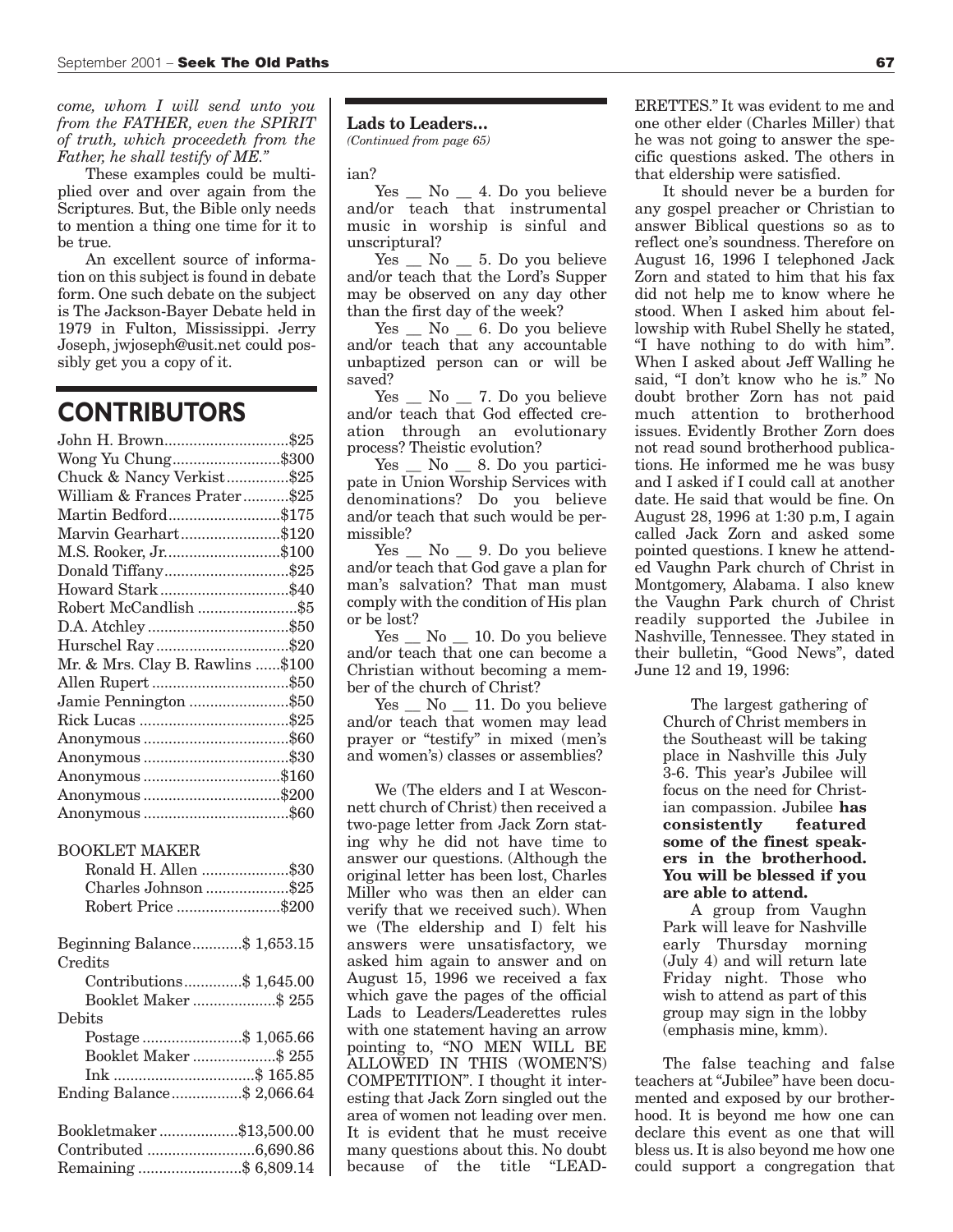would support such.

I also know that the Vaughn Park church of Christ refers to their ministers as "clergy." Again in their bulletin, "Good News" they stated,

> October has been designated as Clergy Appreciation month with October 13 in particular as a day to recognize and honor our ministers. Mark Howard, Mitch and Jim have dedicated their lives to serving our Lord and His Kingdom. They do a remarkable job serving the Vaughn Park church with the many demands that come their way. We are indeed blessed to have these men and their families working with us at Vaughn Park. Let them know how much you appreciate them.

This use of "clergy" is sectarian and was answered by brother Guy N. Woods in "Questions and Answers, Vol. II." I then informed brother Zorn that I had learned of the above information and asked him why he fellowshipped such. His first answer was that he looked at every congregation as autonomous and therefore tried to help the one he attended. Yet he quickly added that he is not at Vaughn Park very much due to the fact that he promotes the Lads to Leaders/Leaderettes program. When I asked him how he could help them (elders at Vaughn Park church of Christ) out of liberalism and the support of it, he stated, he is "more concerned about teaching truth than going around the brotherhood and talking about who is wrong." I then asked him how he intended to help the congregation. He responded, "I would protest to the elders". I then asked what if the elders at Vaughn Park do not respond to your protest? He said he would seek another congregation. I asked why he had not already sought another congregation since he had been there a while and Vaughn Park continued to support liberalism? He stated that he and his wife liked the teachers and preacher there. Brother Jack Zorn continued to attend Vaughn Park for another four years.

When you visit the web site of the Lads to Leaders/Leaderettes, Inc. you see many pictures of Jack Zorn. His name is on the material and on the award certificates. In the scrapbooks at Wesconnett the children have pictures that were made with him. He is held up as a model Christian.

Further, money is an over-riding issue. To be a part of the convention one must pay a registration fee (\$30.00 per child). For some time I was told that all this money went toward trophies and supplies and the use of the building for the convention. I requested a copy of the financial report and learned differently. The Lads to Leaders/Leaderettes receives the bulk of its operating funds from the conventions. Other sources of income are: contributions, public sales (a booklet for the Bible Bowl questions cost \$19.95 and a diskette of questions cost \$49.95), benefit dinners (On November 15, 1999 at the Birmingham-Jefferson Civic Center in Birmingham, AL., the 3rd Annual Lads to Leaders/Leaderettes benefit dinner was held in honor of General Norman Schwarzkopf. Tickets were \$125.00/person or \$1000.00/table of 8), summer camp fees (\$150.00 per camper; sibling discount: first child \$150.00, second child \$125.00, third child \$100.00), workshop fees (\$500.00, plus traveling expenses, per congregation), and interest. The financial statement for 1997 (which I have in my files) showed a total revenue of \$446,308.00, of that \$249,222 was used for SALARIES (it is shown by the Lads to Leaders/Leaderettes, Inc. that they are growing at a rate of 20% per year and have now three conventions for 2001; no doubt the income has increased greatly). It is most certain some of the convention money goes to Jack Zorn. Financial support is indeed a form of fellowship (cf. Rom. 12:13; Phil. 4:15). Is it good for the church and our children to use the Lord's money to support such?

I asked an eldership, for example, if Rubel Shelly were president of the Lads to Leaders/Leaderettes and we knew money from the church would go to his salary would we continue to support such? Their answer was, "If Rubel Shelly were president there would be a mass exodus of conservative congregations because Rubel Shelly was 'a high profile liberal'." To this I would agree. Many

congregations would remove their support on such grounds. Yet do we have degrees of supporting liberalism? If the preacher is "high profile" enough, as Rubel Shelly, is there (as Shelly taught) a "Big F" and a "little f" of fellowship? Certainly sound congregations do not have degrees of supporting liberalism! I remember one such instance where I received a notice from the Mandarin church (Jacksonville, Florida) stating that Jack Zorn would be conducting a workshop of the Lads to Leaders/- Leaderettes, Inc. We had marked that congregation because of their unsound activities and fellowship. Knowing Jack Zorn's position of fellowship it was not a surprise to see him conducting such a workshop at a liberal congregation. The elders decided we would not SEND OUR CHILDREN NOR SUPPORT IT because we had marked them as being unsound in doctrine. Yet in April, 1996 we allowed our CHIL-DREN to attend a Jack Zorn reception at the convention. Is this confusing message really good for our children? We wish to have our young people strong in the faith and never to support that which is false. Yet they see inconsistencies on our part. How can this really be good for our children?

**EDITOR'S NOTE:** The above article is just a part of one section in a new book by Mark Mosher titled: *Is The "Lads To Leaders/Leaderettes, Inc." REALLY GOOD For Our Children?* Other chapters include: "A Brief History and Explanation of the Lads to Leaders/Leaderettes, Inc.", "Is the Lads to Leaders/Leaderettes, Inc. Really Good for our Children if it is a Human Organization?", "Is the Lads to Leaders/Leaderettes, Inc. Really Good for our Children if we are in Fellowship with Liberal Congregations?", "Is it Really Good for our Children to Compete in Matters of Worship?", "Is it Really Good for our Children to Support all Modern Versions of the Bible?", Is it Really Good for our Children to Support Non-Christians Leading in Worship?" You may obtain a copy of this 57 page booklet for \$3 postage paid by sending your order and check to: Mark Mosher, 1508 Elm St., Crossett, AR 71635. Ph. (870) 364-2321, email: kmmosher@alltel.net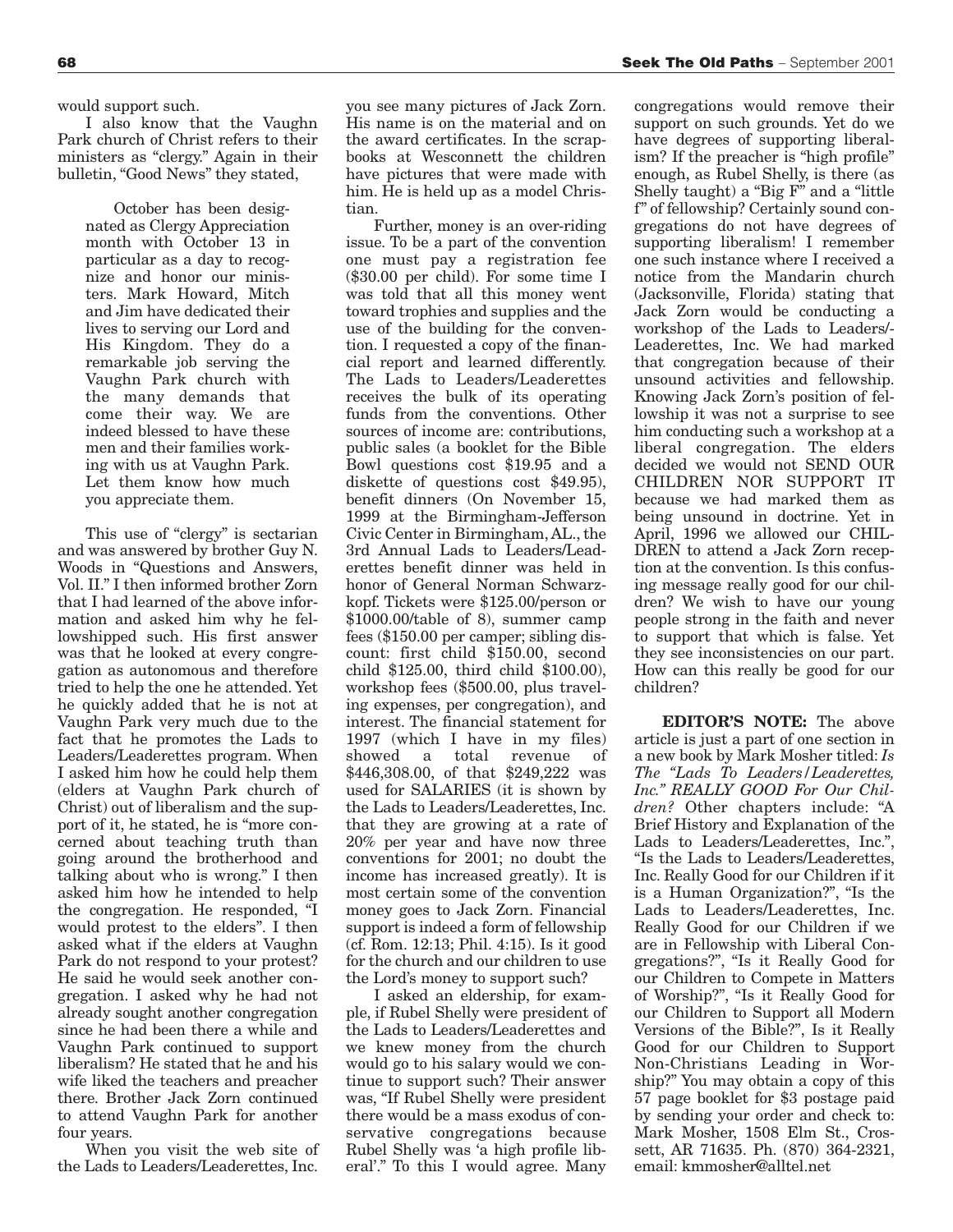# **WHY DO CHURCHES OF CHRIST NOT USE INSTRUMENTAL MUSIC IN THEIR WORSHIP?**

*Dan Goddard* 

*Instruments of music in the worship service violate the law of faith. You remember in II Corinthians 5:7, the apostle Paul said "We walk by faith, not by sight." When you have instruments of music in the worship, is this by faith or is it by sight? If anyone seeks to justify this practice, they will not turn to a Scripture telling them to use instruments of music, authorizing them to use it or even permitting them to use it.*

*"But sanctity the Lord God in always to give an answer to G*  $\mathbb{R}$ <sup>*your hearts: and be ready*</sup> *every man that asketh you a reason of the hope that is in you with meekness and fear: Having a good conscience, that, whereas they speak evil of you, as of evildoers, they may be ashamed that falsely accuse your good conversation in Christ"* (1 Peter 3:15-16).

This is a question that is often asked by visitors. As a matter of fact, I suppose this would be the most striking difference in a worship service at a church of Christ and a worship service conducted by another religious group.

This difference is deliberate, not simply for the reason of being different, but because of certain basic and fundamental principles involved. Why do members of the church of Christ not use instrumental music in worship? Let's approach this calmly, sanely, and scripturally. I would like for everyone to agree in his own heart to think very carefully with us concerning this issue. It isn't something we can just say, "Oh, that doesn't matter." It isn't something that is insignificant. It is a major point. It is a matter of faith. The worship of God should be with vocal music. We would like to share a number of reasons with you why this is true.

First, let us notice the music in the early apostolic church. Instrumental music is such a common thing in worship services today that many people are surprised to learn they did not use instruments of music in the worship of the first century. There are many people today who are not aware of the fact that the addition of instruments of music in the worship came hundreds years after the last apostle had died. This was not for the reason that instruments of music did not exist — for instruments of music existed years before Christ was born and instruments of music were found in the old Jewish worship. But, when we come to the first century and the establishment of the church, even though the church was being established right in the midst of Jewish worship where instruments of music were used, these instruments were not brought into the worship services of the New Testament church. It was not until hundreds of years later that someone had the idea of bringing the instrument into the worship of the church.

Churches of Christ today are making a deliberate effort to be like the church was in the first century. We make no claim of perfection in this. We make no claim of having superior intelligence above other people. We simply make the claim that it is our plea that we go back to the first century and find that they did not have instruments of music in their worship. If we are going to be like they were, we will not have instruments of music in our worship either. It is just as simple as that. If there were no other reasons other than that we sincerely wanted to restore Christianity to its first century purity, then we would not have

instruments of music today.

But there are many people today who honestly believe it is all right to have instruments of music in the worship even though it was not found in the early church. They think it was not used then for any one of a number of reasons, but they have instruments of music today. They feel it is perfectly all right.

But, why do we not have instruments of music in worship? Well, what kind of music is authorized in the Bible? Did you ever stop to answer that question? What kind of music is authorized in the Bible? I ask the question because there are different kinds of music. There is *vocal* music and there is *instrumental* music. Does the Bible authorize simply music or does the Bible authorize a particular kind of music? The Bible authorizes a particular kind of music. What kind of music is mentioned and commanded in the Bible? I am going to list Scriptures giving you the book, chapter, and verse having to do with music in worship and I want all to listen to see if we can determine what kind of music is mentioned or commanded.

First of all, **Matthew 26:30** where Jesus had just instituted the Lord's supper, we read, *"And when they had sung an hymn, they went out into the Mount of Olives."* Here we have the apostles and Jesus together and it is said "they...sung an hymn." This particular passage would not be too relevant to our topic here because one could easily say, "Well, they just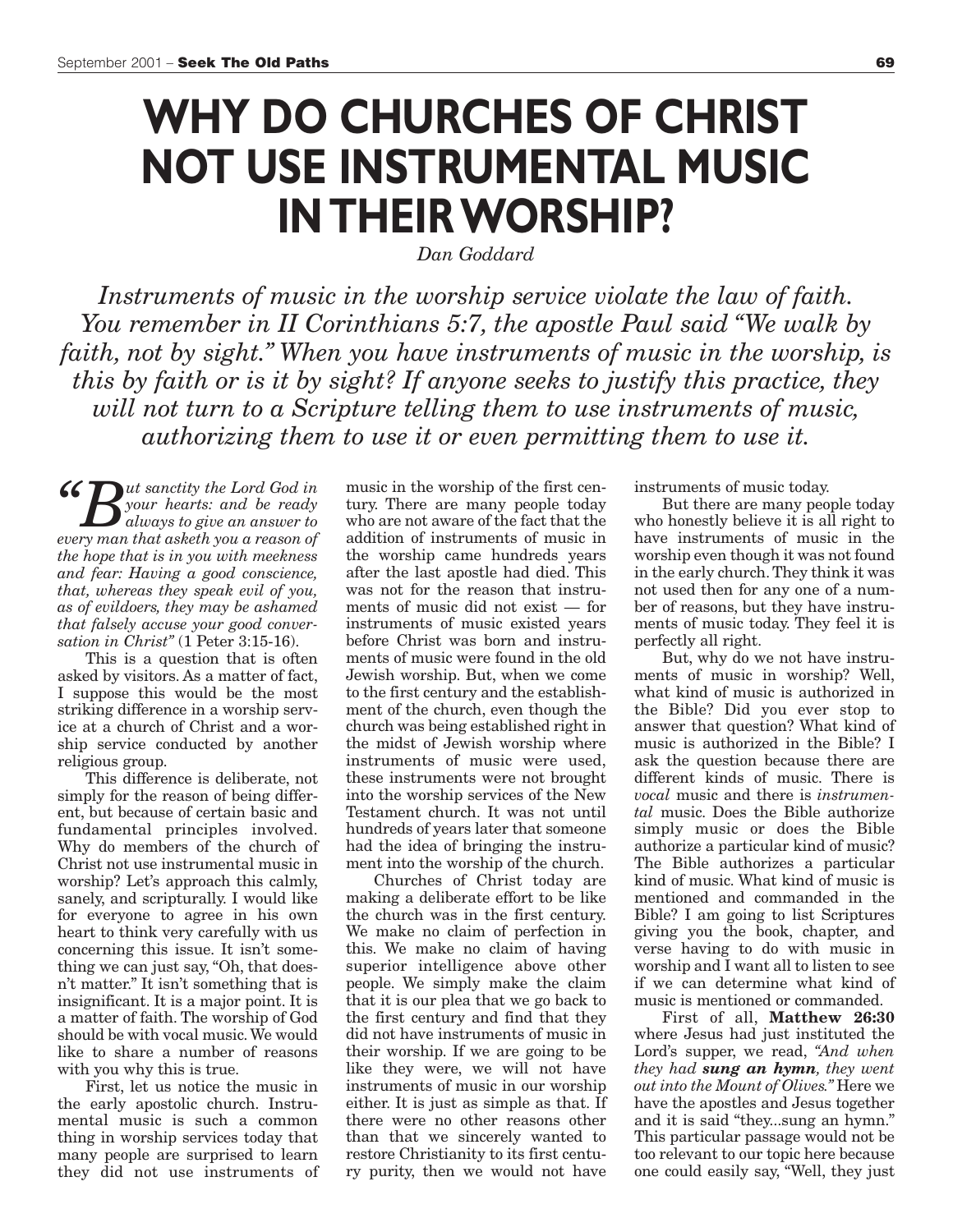didn't have any instrument in the room where Jesus instituted the Lord's supper. That may be true, but it is significant that a particular kind of music is here mentioned.

Next, we notice **Acts 16:25.** This is the case of Paul and Silas being in prison at Philippi. I point out to you that we are merely mentioning those passages that have to do with music in worshipping God and we are wanting to identify the kind of music which is mentioned and the kind of music which is authorized. *"...And at midnight Paul and Silas prayed, and sang praises unto God: and the prisoners heard them."* Again, you might say, "Well, of course, they didn't use instrumental music in the worship there because they were in prison and had no instrument available." I will grant it may be true that they would not have had an instrument of music, but the fact remains that a kind of music is mentioned here, and that is our purpose.

Now, let us notice **Romans 15:8- 9.** *"Now I say that Jesus Christ was a minister of the circumcision for the truth of God, to confirm the promises made unto the fathers: And that the Gentiles might glorify God for his mercy; as it is written, For this cause I will confess to thee among the Gentiles, and sing unto thy name."* Now we do not have a statement of something that someone did, but a prophecy as to what would be done, so we cannot say here that the instrument was not available; therefore, vocal music only was mentioned, because it could have been said, "I will make music, or will play upon an instrument and sing," but the fact remains that it does say, I will "sing unto thy name."

In **I Corinthians 14:15** the apostle Paul is speaking. *"What is it then? I will pray with the spirit, and I will pray with the understanding also: I will sing with the spirit and I will sing with the understanding also."* The apostle Paul was not telling something he had done in prison. He is telling something he would do. He did not say, "I will make music with the understanding also," but he named a particular kind of music, "I will sing with the understanding also."

*Ephesians 5:19 states, "Speaking to yourselves in psalms and hymns and spiritual songs, singing* *and making melody in our heart to the Lord."* What kind of music is here identified? Would it not have been possible for Paul to say that these people were to make music with all their hearts? Rather, what he said was that they were to speak to themselves "in psalms and hymns and spiritual songs, singing and making melody in your heart to the Lord." Someone might raise the question here, "Does it not say that you are to make melody, that you are to sing and make melody?" They would suggest that is all they are doing in the use of a mechanical instrument of music — that they are singing and making melody on an instrument. But, I point out to you that this Scrip-

*Is the practice of instrumental music in the worship a teaching of God or a teaching of men? If it is a teaching of God, then you will have to be able to find somewhere in the New Testament where God has authorized it. There is not a single passage in all the New Testament mentioning instruments of music in the worship of God, let alone commanding that we use it in worship.*

ture does say that they were to make melody, but it identifies where the melody is to be made. It does not say to make melody on an instrument, but to make melody in the heart, or to make melody with the heart. They were to sing and the melody was to be in their heart. Here a particular kind of music is mentioned. They are commanded what to do and the command is to sing.

Next, we turn to **Colossians 3:16.** *"Let the word of Christ dwell in you richly in all wisdom; teaching and admonishing one another in psalms and hymns and spiritual songs, singing with grace in your hearts to the Lord."* This would have

been another wonderful opportunity for the Lord to have said, "making music with grace in your hearts to the Lord," but instead of that he specified the kind of music. He said, "singing with grace in your hearts to the Lord."

In **Hebrews 2:11-12** it is written, *"for both he that sanctifieth and they that are sanctified are all of one: for which cause he is not ashamed to call them brethren, Saying, I will declare thy name unto my brethren, in the midst of the church will I sing praise unto thee."* The subject of music is considered here. It would have been a wonderful occasion for him to say, "in the midst of the church I will make music and praise thee," but instead he said, "in the midst of the church I will sing praise unto thee."

**James 5:13** says, *"is any among you afflicted let him pray. Is any merry: let him sing psalms."*

Now, my friends, these are the basic scriptures in the New Testament where music is mentioned. What kind of music then would you say is mentioned and authorized in the New Testament? In the first place, we would have to say that vocal music is mentioned. In the second place, we would have to say that vocal music is commanded, for in the passages, which we have read, music was both mentioned and commanded. In every instance, a specific kind of music was mentioned — vocal music. If we were to ask the question, "what kind of music is authorized by the Lord in His word," I hardly see that we could say anything but vocal music — singing praises unto God.

To pursue this point a bit further, you remember that Jesus once said to His apostles, *"Go into all the world, and preach the gospel to every creature. He that believeth and is baptized shall be saved: He that believeth not shall be condemned."* What I want us to see in this passage from Mark 16:15-16, is the fact that the Lord here specified that these men were to travel and to preach the Gospel. He did not tell them to walk into all the world and preach the Gospel, but he told them to go and preach the Gospel. Since he said that they were to go, specifying travel, but not specifying a kind of travel, we are free today to walk or to ride in a car or a train or a place or any way that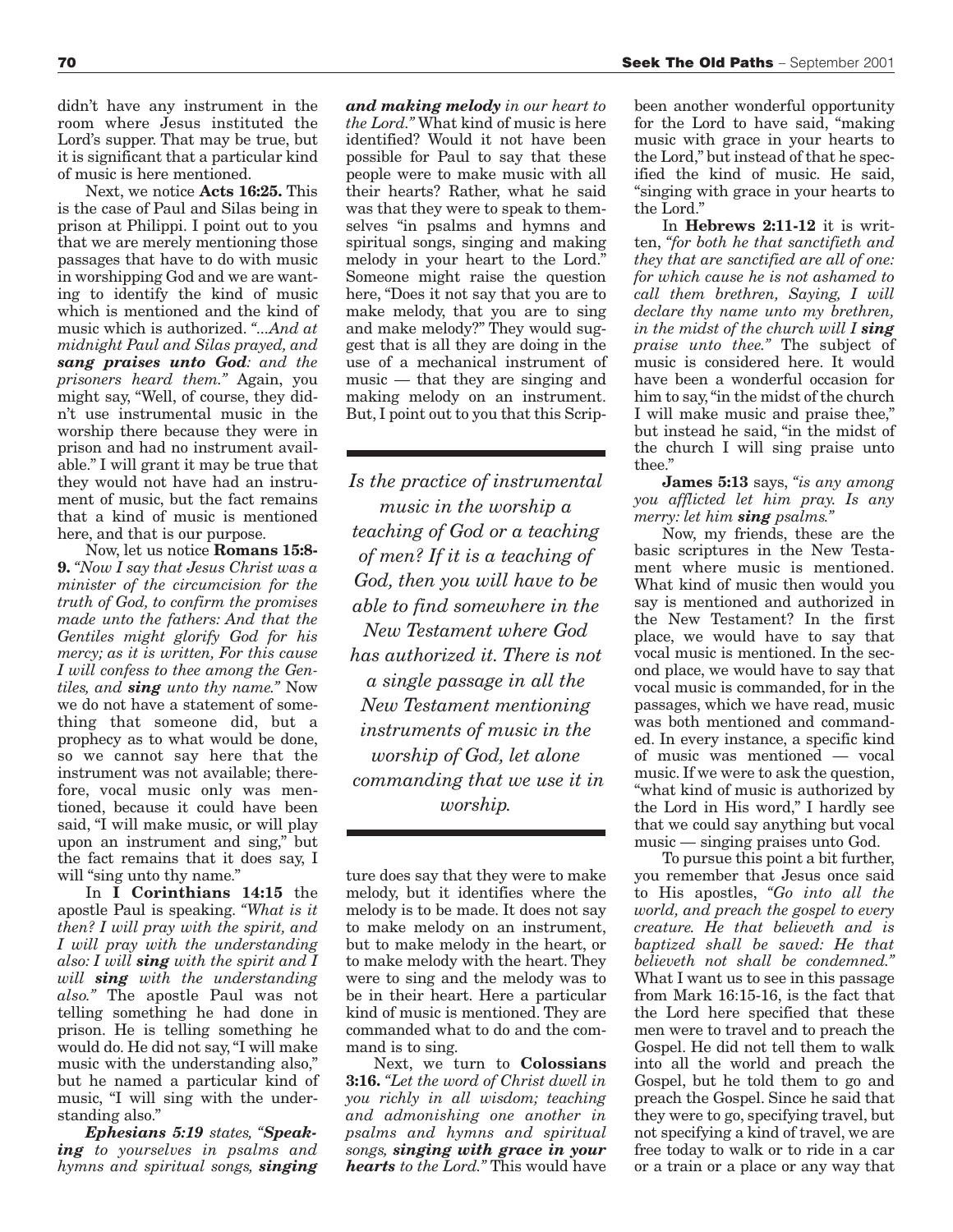we can go to preach the Gospel. If the Lord had said that we are to make music and to praise His name, then we would be free to use any kind of music. We could use either vocal music or instrumental music or both. But for some reason, the Lord did not choose simply to say, "Make music unto me." He chose rather to specify the "kind of music." Since He specified the "kind of music," that excludes all others. If not, why not?

I would indicate to you that Jesus talked to the woman at the well and told her (John 4:24), *"God is a Spirit: and they that worship him must worship him in spirit and in truth."* To worship God in spirit simply means that me are to worship Him from the heart, that we are to be sincere, that we are to go about it knowing what we are doing and purposefully to worship Him. To worship God in truth surely means we are to worship Him according to the truth or we are to worship Him according to what the truth says. Now what is the truth? In John 17:17 Jesus said, *"Father, sanctify them through thy truth: thy word is truth."* If the word of God is truth and we are to worship according to the truth, then we are to worship according to what the Bible says.

The Bible says we are to worship with singing. It is to be vocal/singing. If we worship God in spirit and in truth, we will sincerely worship Him by doing that which He has told us to do. Matthew 15:9 says, *"But in vain do they worship me, teaching for doctrines the commandments of men."* Here, people are said to have worshipped God in vain. The Lord will make that decision for Himself. I do not set myself up as judge to judge any man, but I do recognize what the Lord is saying here. He is saying that if I worship Him while I am teaching for doctrine the commandments of men, then my worship will be vain. Is the practice of instrumental music in the worship a teaching of God or a teaching of men? If it is a teaching of God, then you will have to be able to find somewhere in the New Testament where God has authorized it. There is not a single passage in all the New Testament mentioning instruments of music in the worship of God, let alone commanding that we use it in worship. Therefore, instruments of music in the public

worship is a teaching of the doctrines and commandments of men. *"But in vain do they worship me, teaching for doctrines the commandments of men."*

Instruments of music in the worship service violate the law of faith. You remember in II Corinthians 5:7, the apostle Paul said *"We walk by faith, not by sight."* When you have instruments of music in the worship, is this by faith or is it by sight? If anyone seeks to justify this practice, they will not turn to a Scripture telling them to use instruments of music, authorizing them to use it or even permitting them to use it. They will begin to reason that you can sing better with instruments, that it is really not worship, it is an aid, and all of the other reasonable things that they would present. But the Scripture says, *"walk by faith, not by sight."* If a person wants to walk by sight, then that is his business. It will be between him and the Lord. But it will be in vain!

We are answering the question, "Why do you not have instruments of music?" We do not use mechanical instruments of music in worship because we seek to walk by faith. But someone says, "Are you not arrogant and conceited when you say that?" No, indeed not. I make no claim of being perfect, but we do humbly say that we are trying to walk by faith and not according to the reason of the human mind.

There is another scripture that ought to go with this, Romans 10:17. *"Faith cometh by hearing, and hearing by the Word of God."* If we are walking by faith, then we must hear it from the Word of God in order for it to be admissible in our worship and service to the Lord, but you can't read anywhere in the New Testament where instruments of music are to be used in the worship. Therefore, one is walking by sight rather than walking by faith when instruments of music are used. Faith says, *"Let the Word of Christ dwell in you richly in all wisdom, teaching and admonishing one another in psalms and hymns and spiritual songs, singing with grace in your hearts unto the Lord,"* So it is not arrogance when we say we are walking by faith." It is the simple truth.

Why do you not have instruments of music in your worship? We

do not have mechanical instruments of music in our worship because they did not have them in the early church. This is an historical fact. No one questions that. Instruments of music were in existence at that time, but for some reason they were left out of apostolic Christian worship.

Why do you not have instruments of music in the worship service? We do not have mechanical instruments of music in our worship because of the kind of music which is authorized in God's Word. Vocal music is authorized. Instrumental music is not authorized. Since God specified the kind of music, that excludes all other kinds. Why do you not have instruments of music in your worship? Because God said that He is a spirit and they that worship Him must worship Him in spirit and in truth. According to the truth (if you do that) you will sing and you will have vocal music only.

Why do we not have instrumental music in our worship? Because it violates the law of faith. We walk by faith and not by sight and faith cometh by hearing and hearing by the Word of God.

I hope you have read these points of reason and I hope you will consider from God's Book what worship to God ought to be.

> *29511 Bock St. Garden City, MI 48135*

### **9th Annual "Labourers Together with God" Lectureship**

*September 16-20, 2001* 

The Church of Christ is Not a Denomination

28 Lessons, 28 Speakers

### **Northwest Florida School of Biblical Studies**

Ensley Church of Christ 57 Hannah Circle, Pensacola, FL 32534

Books and Tapes are Available You can see the schedule at *www.ksinc.net/~biblicalstudies/lect01.htm*